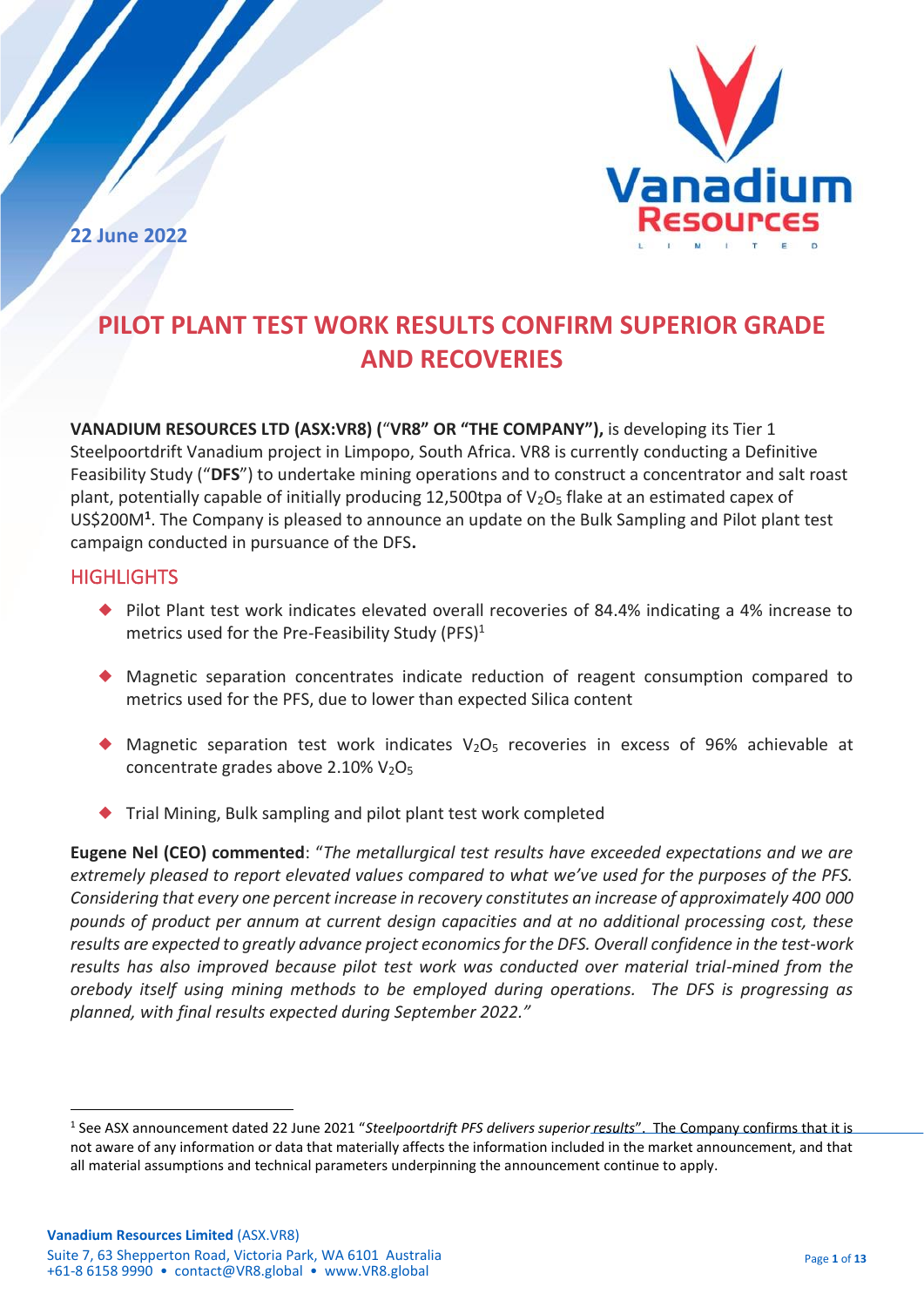

## PILOT PLANT TESTWORK

VR8 is pleased to announce the progress of an Association for the Advancement of Cost Engineering Class 2 DFS for the Steelpoortdrift Vanadium project located in Limpopo, South Africa. The DFS is a natural progression of the Pre-Feasibility Study ("PFS") recently completed<sup>2</sup> with the aim to produce a high purity (>98%  $V<sub>2</sub>O<sub>5</sub>$ ) vanadium product from primary Run of Mine (ROM) mineralised material. As part of the DFS, a trial mining and bulk sampling campaign was initiated, with the aim to extract fresh (unweathered) mineralised material for the purpose of pilot plant metallurgical test campaigns. As announced previously on the  $24<sup>th</sup>$  March 2022<sup>3</sup>, no blasting was required during the collection of the bulk sample due to fresh unweathered mineralised material being intersected 2-3m from surface, being considerably shallower than originally anticipated.

The trial mining was completed with a total of approximately 40 tons of mineralised material extracted, of which approximately 15 tons was classified as fresh high-grade material from the LMZ (Lower Magnetite Zone) mineralised zone.

This material was sent to Multotec Minerals Processing R&D facility located in Johannesburg South Africa for concentrator pilot plant test campaigns (refer to **photo 1** below) with the purpose of producing magnetite concentrate for downstream Salt Roast and Leach (SRL) test work. Multotec is a leading global equipment supply company with specific experience in magnetic and gravity separation processes.



**Photo 1** – Concentrate from Low Intensity Magnetic Separator (LIMS)

 $2$  Refer to ASX Announcement dated 22 June 2021, also referred to in footnote 1.

<sup>3</sup> Refer to Asx Announcement 24 March 2022 "*Completion of Bulk Sampling and Pilot Plant Test Work Commencement*"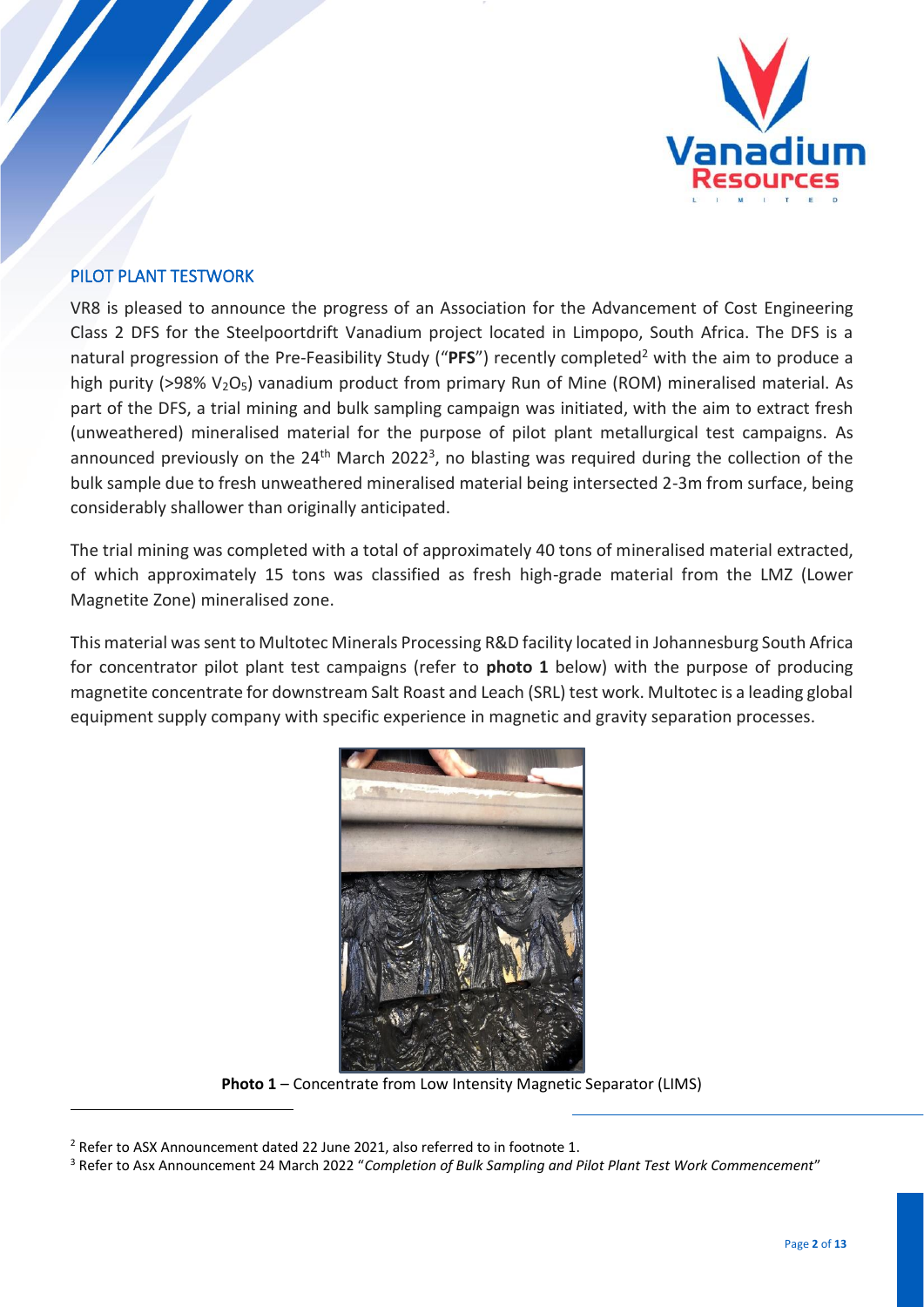

The concentrate produced from the three stage Low Intensity Magnetic Separation circuit was dewatered and sent to MINTEK South Africa, a leading minerals technology development facility, for further processing through a SRL pilot circuit to final flake product. This circuit included:

- 1. Roasting of concentrate in the presence of Sodium Salts for 4 hours at 1200 degrees Celsius (**photo 2** below);
- 2. Water Leach of roasted material (**photo 3** below);
- 3. Desilification circuit; and,
- 4. Ammonium Meta-Vanadate precipitation.



**Photo 2** – Salt Roasting of concentrate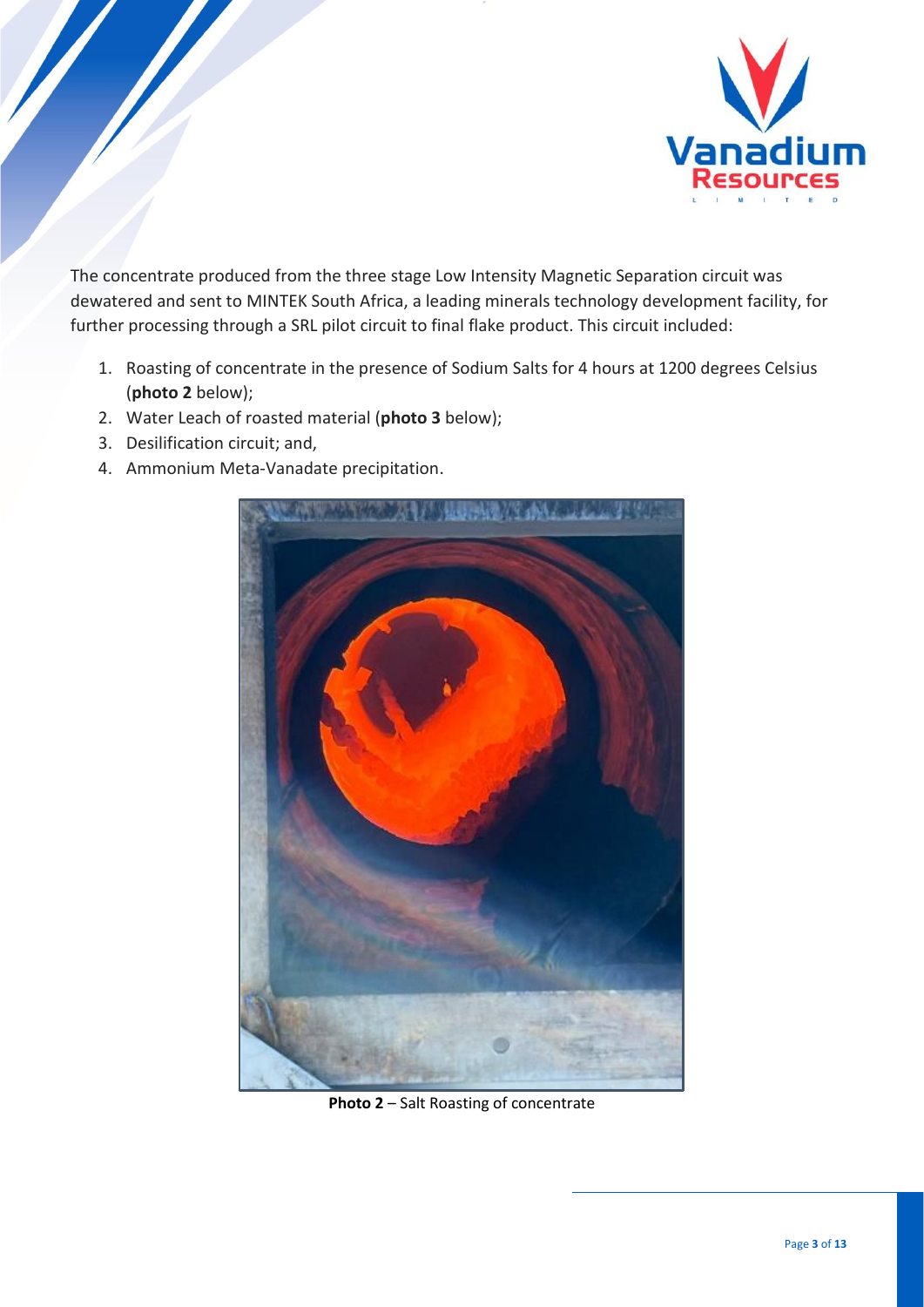



**Photo 3** – Leach liquor containing dissolved Vanadium

# TEST WORK RESULTS

The following test work results were achieved from the pilot plant test campaign:

|                               | Feed grade         | <b>Product grade</b> | <b>Residue grade</b> | <b>Recovery</b> |
|-------------------------------|--------------------|----------------------|----------------------|-----------------|
| <b>Magnetic</b><br>Separation | 1.71 (% $V_2O_5$ ) | 2.28 (% $V_2O_5$ )   | $0.06$ (% $V_2O_5$ ) | 96.5%           |
| Salt<br>Roast<br>and<br>Leach | 2.28 (% $V2O5$ )   | $77.65$ g/l          | $0.23$ (% $V2O5$ )   | 89.9%           |
| <b>Flake production</b>       | 77.65 g/l          | $>98$ (% $V_2O_5$ )  | $216$ ppm            | 97.3%           |
| <b>Total project</b>          | 1.71 (% $V_2O_5$ ) | $>98$ (% $V_2O_5$ )  |                      | 84.4%           |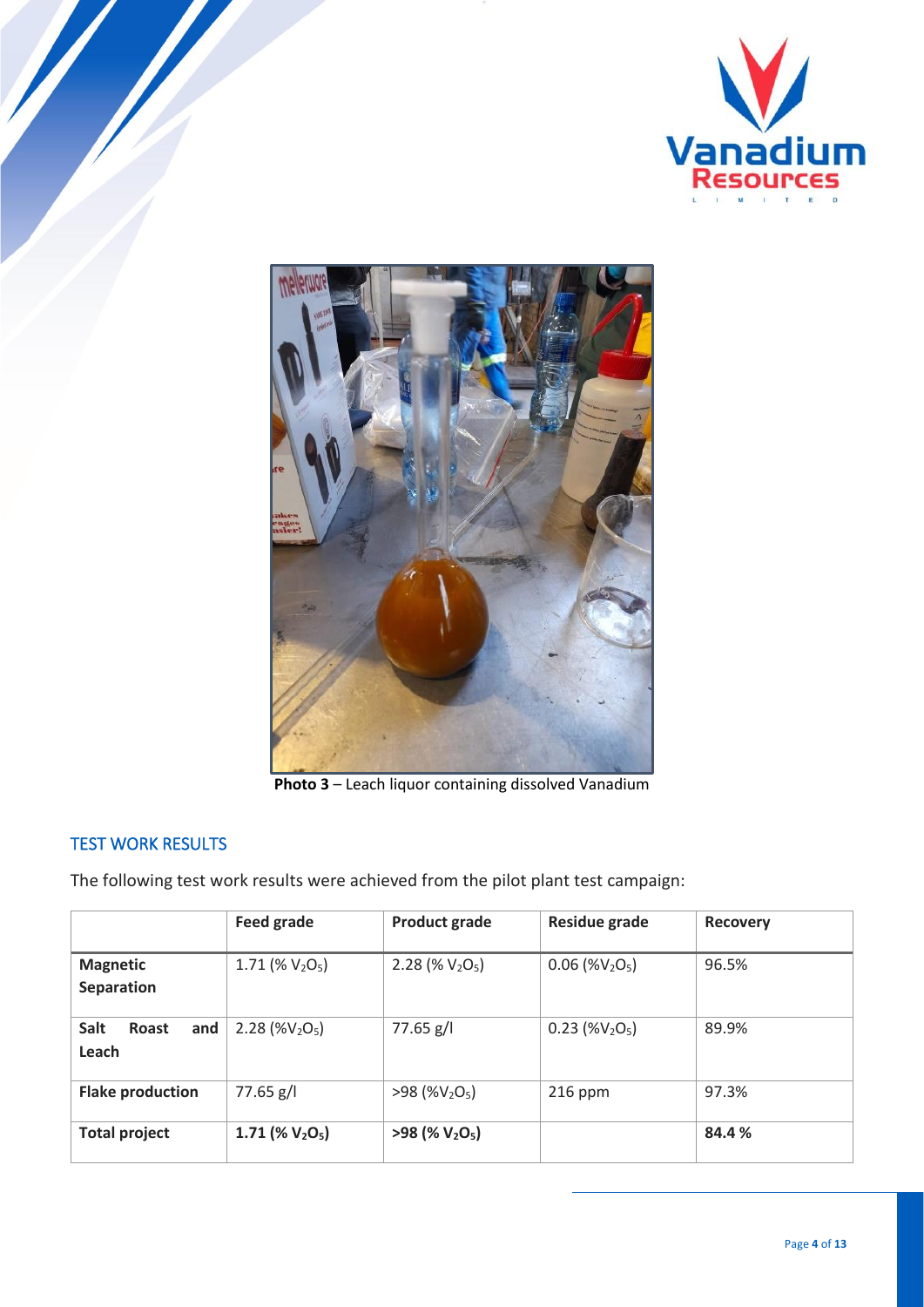

**Of particular significance is that the Silica content of the magnetically separated concentrate was measured to be between 1.1-1.3%, which significantly improves downstream processing efficiencies as well as reduce reagent consumption.** 

Additional test work has subsequently been commissioned to investigate low-cost opportunities for processing the residue material to recover Ilmenite concentrates.

The DFS continues to remain on time and within budget at present.

*This announcement has been authorised for release by the Board of Vanadium Resources Limited.*

**For further information please contact:** Jurie H. Wessels **Executive Chairman VANADIUM RESOURCES LIMITED**  [jurie@lexrox.co.za](mailto:contact@VR8.global) 

#### **DISCLAIMER**

Some of the statements appearing in this announcement may be forward-looking statements. You should be aware that such statements are only predictions and are subject to inherent risks and uncertainties. Those risks and uncertainties include factors and risks specific to the industries in which VR8 operates and proposes to operate as well as general economic conditions, prevailing exchange rates and interest rates and conditions in the financial markets, among other things. Actual events or results may differ materially from the events or results expressed or implied in any forward-looking statement. No forward-looking statement is a guarantee or representation as to future performance or any other future matters, which will be influenced by a number of factors and subject to various uncertainties and contingencies, many of which will be outside VR8's control.

The Company does not undertake any obligation to update publicly or release any revisions to these forwardlooking statements to reflect events or circumstances after today's date or to reflect the occurrence of unanticipated events. No representation or warranty, express or implied, is made as to the fairness, accuracy, completeness or correctness of the information, opinions or conclusions contained in this announcement. To the maximum extent permitted by law, none of VR8, its directors, employees, advisors or agents, nor any other person, accepts any liability for any loss arising from the use of the information contained in this announcement. You are cautioned not to place undue reliance on any forward-looking statement. The forward-looking statements in this announcement reflect views held only as at the date of this announcement.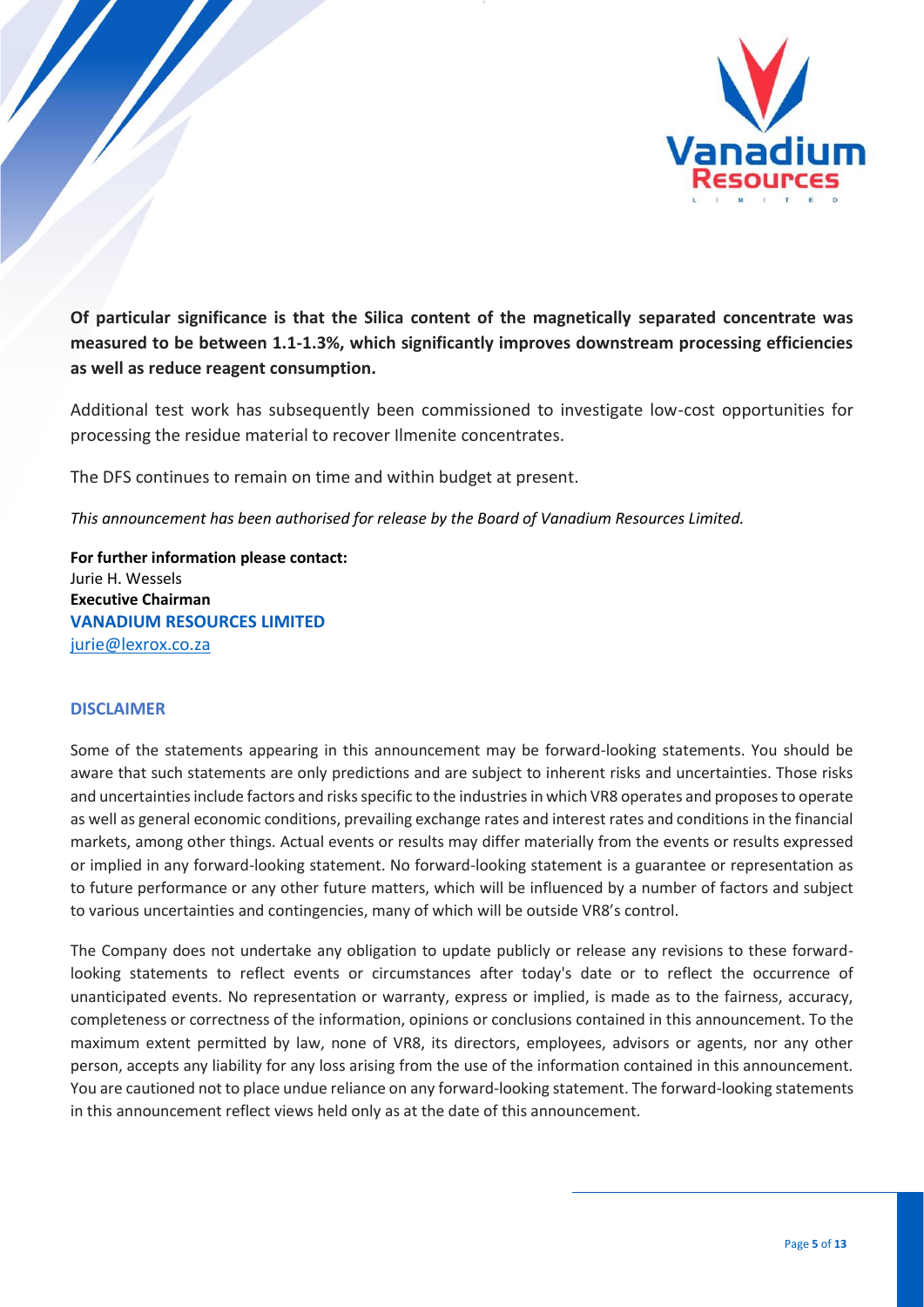

This announcement is not an offer, invitation, or recommendation to subscribe for, or purchase securities by the Company. Nor does this announcement constitute investment or financial product advice (nor tax, accounting, or legal advice) and is not intended to be used for the basis of making an investment decision. Investors should obtain their own advice before making any investment decision.

#### **Competent Persons Statement and Previously Reported Information**

The information in this announcement does not contain any new information in relation to Exploration Results or Mineral Resources.

The information in this announcement (see below) that relates to Mineral Resources complies with the 2012 Edition of the Australasian Code for Reporting of Exploration Results, Mineral Resources and Ore Reserves (JORC Code) and that has been compiled, assessed, and created under the supervision of a suitably qualified Competent Person (see the announcement of 22 June 2021 for more details).

The Company confirms that the form and context in which a Competent Person's previous findings, as referenced in footnotes 1 and footnote 2 as announced in previously and presented in this announcement have not been materially modified from the original market announcements.

The information in this announcement that relates to metallurgy has been compiled and assessed under the supervision of Mr Eugene Nel, a Professional Engineer of the Engineering Council of South Africa and a Member of the South African Institute of Mining and Metallurgy (both Recognised Professional Organisations as defined in the JORC Code). Mr Nel is the Chief Executive Officer (CEO) of VR8 and has sufficient experience that is relevant to the style of mineralisation and type of deposit under consideration and to the activity being undertaken to qualify as a Competent Person as defined in the 2012 Edition of the JORC Code. Mr Nel consents to the inclusion in this announcement of matters based on his information in the form and context in which it appears.

The Company confirms that all material assumptions and parameters underpinning Metallurgical Test Work reported in the market announcements identified below continue to apply and have not materially changed and that it is not aware of any new information or data that materially affects the information that has been included in this announcement.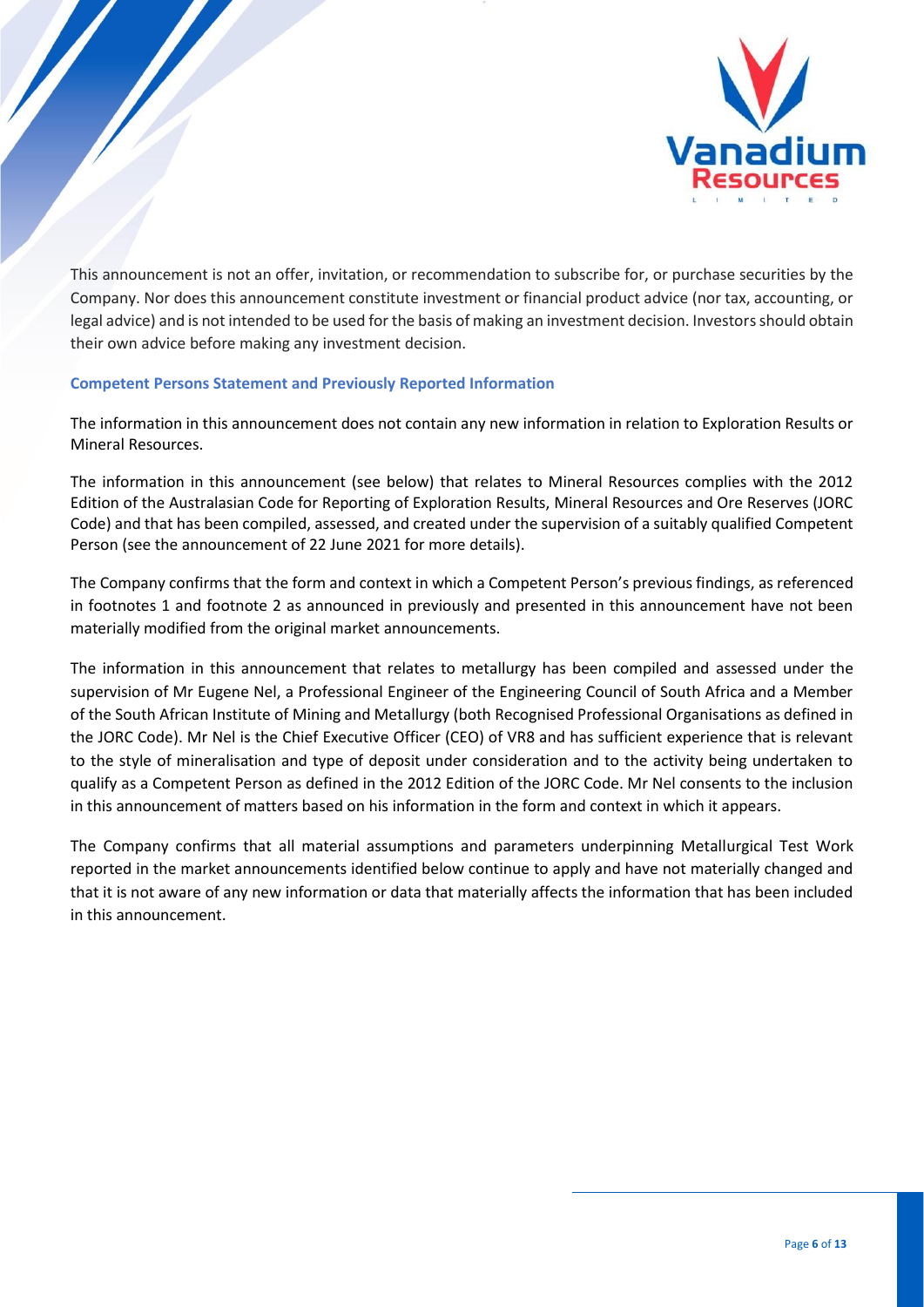

#### **JORC Tables**

The material tested were sourced from the bulk sampling campaign reported (ASX announcement 24 March 2022: Completed bulk sampling and testwork commencement) with the relevant JORC tables included in appendix below.

#### **APPENDIX A.**

The following Tables are provided to ensure compliance with the JORC Code (2012 Edition) requirements for the reporting of Exploration Results at the Steelpoortdrift Vanadium Project.

### **Section 1: Sampling Techniques and Data (Criteria in this section applies to all succeeding sections)**

| <b>Criteria</b>            | <b>JORC Code explanation</b>                                                                                                                                                                                                                                                                                                                   | <b>Commentary</b>                                                                                                                                                                   |
|----------------------------|------------------------------------------------------------------------------------------------------------------------------------------------------------------------------------------------------------------------------------------------------------------------------------------------------------------------------------------------|-------------------------------------------------------------------------------------------------------------------------------------------------------------------------------------|
| <b>Sampling techniques</b> | Nature and quality of sampling (eg cut channels,<br>random chips, or specific specialised industry<br>standard measurement tools appropriate to the<br>minerals under investigation, such as down hole<br>gamma sondes, or handheld XRF instruments, etc).<br>These examples should not be taken as limiting the<br>broad meaning of sampling. | Metallurgical samples made up by trial mining of a<br>10x3x5m boxcut of mineralised material as defined by<br>drilling results indicated below.                                     |
|                            | Include reference to measures taken to ensure sample<br>representivity and the appropriate calibration of any<br>measurement tools or systems used.                                                                                                                                                                                            | RC & DD drilling sampled at 1m intervals<br>RC drilling split on site using a riffle splitter.                                                                                      |
|                            |                                                                                                                                                                                                                                                                                                                                                | DD drilling split at core shed used a core saw.                                                                                                                                     |
|                            | Aspects of the determination of mineralisation that<br>are Material to the Public Report. In cases where<br>'industry standard' work has been done this would be                                                                                                                                                                               | All aspects of the determination of mineralisation are<br>described in this table.                                                                                                  |
|                            | relatively simple (eg 'reverse circulation drilling was<br>used to obtain 1 m samples from which 3 kg was<br>pulverised to produce a 30 g charge for fire assay'). In<br>other cases, more explanation may be required, such                                                                                                                   | Drilling using these methods is considered<br>appropriate for sampling the<br>Vanadiferous<br>titanomagnetite unit which hosts the mineralisation.                                  |
|                            | as where there is coarse gold that has inherent<br>sampling problems. Unusual commodities or<br>mineralisation types (eg submarine nodules) may<br>warrant disclosure of detailed information.                                                                                                                                                 | All of the drill samples have been sent to a<br>commercial laboratory for crushing, pulverising and<br>chemical analysis by industry standard practises.                            |
|                            |                                                                                                                                                                                                                                                                                                                                                | Metallurgical testwork has followed standard<br>techniques for extraction of magnetite using a<br>magnetic separation process followed by a Sodium<br>Salt Roats and Leach process. |
| <b>Drilling techniques</b> | Drill type (e.g. core, reverse circulation, open-hole<br>hammer, rotary air blast, auger, Bangka, sonic etc)<br>and details (e.g. core diameter, triple of standard<br>tube, depth of diamond tails, face-sampling bit or                                                                                                                      | RC drilling uses face sampling hammer and 5 %" bit<br>sizes.                                                                                                                        |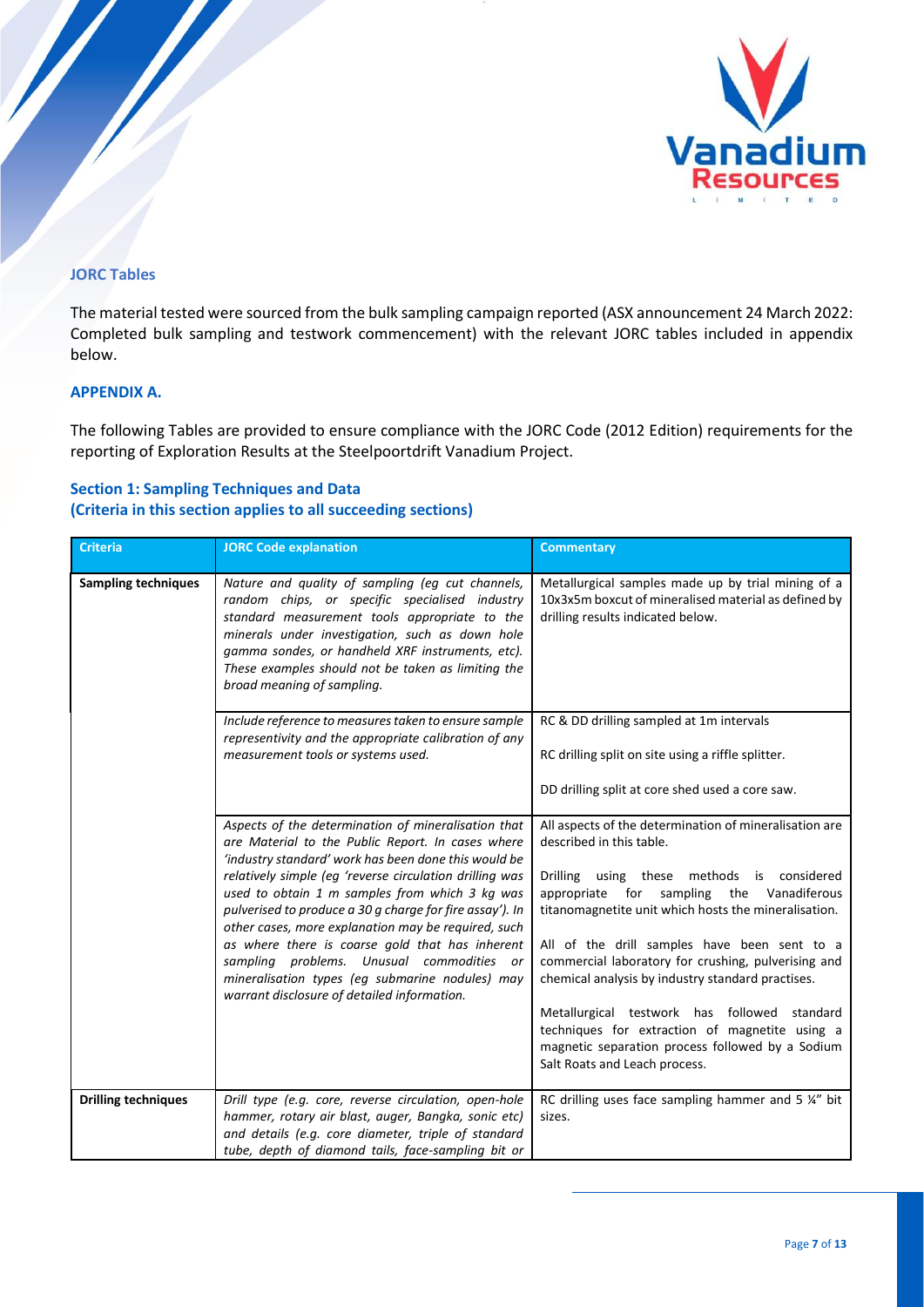

|                                                                                                                            | other type, whether core is orientated and if so, by<br>what method, etc).                                                                                                                                 | DD drilling used NQ sized core                                                                                                                                                                                                                                                                                                                                                                                                                                                                                                                       |
|----------------------------------------------------------------------------------------------------------------------------|------------------------------------------------------------------------------------------------------------------------------------------------------------------------------------------------------------|------------------------------------------------------------------------------------------------------------------------------------------------------------------------------------------------------------------------------------------------------------------------------------------------------------------------------------------------------------------------------------------------------------------------------------------------------------------------------------------------------------------------------------------------------|
| <b>Drill sample recovery</b><br>Method of recording and assessing core and chip<br>sample recoveries and results assessed. |                                                                                                                                                                                                            | RC drill samples are weighed to give a quantitative<br>basis to estimation of recovery.<br>Diamond core is measured to quantify core recovery<br>each run.                                                                                                                                                                                                                                                                                                                                                                                           |
|                                                                                                                            | Measures taken to maximise sample recovery and<br>ensure representative nature of the samples.                                                                                                             | RC drilling - consistent drilling technique, cleaning of<br>cyclone.<br>Diamond drilling - consistent drilling technique.                                                                                                                                                                                                                                                                                                                                                                                                                            |
|                                                                                                                            | Whether a relationship exists between sample<br>recovery and grade and whether sample bias may<br>have occurred due to preferential loss/gain of<br>fine/coarse material.                                  | No relationship observed between recovery and<br>grade.<br>There is no known or reported relationship in<br>historical drilling between sample recovery and<br>grade.                                                                                                                                                                                                                                                                                                                                                                                |
| Logging                                                                                                                    | Whether core and chip samples have been<br>geologically and geotechnically logged to a level of<br>detail to support appropriate Mineral Resource<br>estimation, mining studies and metallurgical studies. | RC drill chips & drill core is being geologically logged<br>for the total length of the hole. Logging is recording<br>lithology, mineralogy, alteration, veining, structure,<br>mineralisation and weathering. Logs are coded using<br>the company geological coding legend and entered<br>into Excel worksheets prior to being loaded into the<br>company database. All core is being photographed<br>with images to be stored on the company server.<br>Logging is appropriate and sufficiently detailed to<br>support Mineral Resource estimates. |
|                                                                                                                            | Whether logging is qualitative or quantitative in<br>nature. Core (or costean, channel, etc) photography.                                                                                                  | Logging of chips and core is both qualitative (eg.<br>colour) and quantitative (eg. minerals percentages).                                                                                                                                                                                                                                                                                                                                                                                                                                           |
|                                                                                                                            | The total length and percentage of the relevant<br>intersections logged.                                                                                                                                   | 100% of all drilling to date by the Company has been<br>logged.                                                                                                                                                                                                                                                                                                                                                                                                                                                                                      |
| Sub-sampling<br>techniques<br>and<br>sample preparation                                                                    | If core, whether cut or sawn and whether quarter,<br>half or all cores taken.                                                                                                                              | Sampling for all diamond core samples is undertaken<br>on split core, halved via a core saw.                                                                                                                                                                                                                                                                                                                                                                                                                                                         |
|                                                                                                                            | If non-core, whether riffled, tube sampled, rotary<br>split, etc and whether sampled wet or dry.                                                                                                           | RC drilling is sampled dry and split through a riffle<br>splitter.<br>Following laboratory preparation, the excess crushed<br>sample is returned to the Company. The sample is<br>composited on a hole by hole basis according to the<br>stratigraphic unit of the mineralised zone (Upper,                                                                                                                                                                                                                                                          |
|                                                                                                                            |                                                                                                                                                                                                            | Intermediate and Lower). Samples from the same                                                                                                                                                                                                                                                                                                                                                                                                                                                                                                       |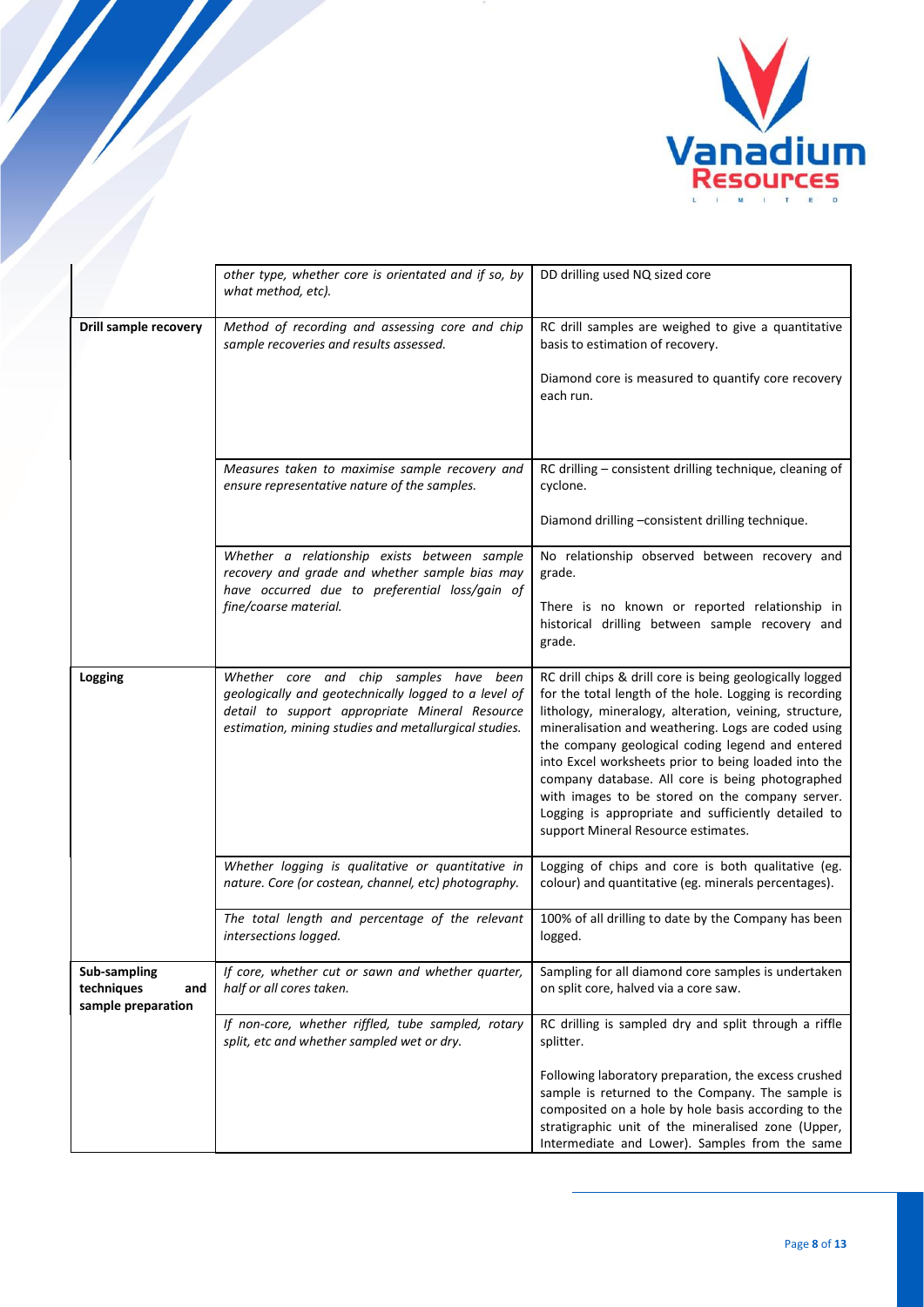

|                                               |                                                                                                                                                                                                  | stratigraphic zone are combined and submitted for<br>the metallurgical testwork                                                                                                                                                                                                                                                                                                                                                                                                                                                |
|-----------------------------------------------|--------------------------------------------------------------------------------------------------------------------------------------------------------------------------------------------------|--------------------------------------------------------------------------------------------------------------------------------------------------------------------------------------------------------------------------------------------------------------------------------------------------------------------------------------------------------------------------------------------------------------------------------------------------------------------------------------------------------------------------------|
|                                               | For all sample types, the nature, quality and<br>of the<br>appropriateness<br>sample<br>preparation<br>technique.                                                                                | The sampling techniques are of consistent quality and<br>appropriate.                                                                                                                                                                                                                                                                                                                                                                                                                                                          |
|                                               | Quality control procedures adopted for all sub-<br>sampling stages to maximise representivity of<br>samples.                                                                                     | To ensure representivity sampling followed the same<br>methodology at all times (both for assay and for<br>metallurgy).                                                                                                                                                                                                                                                                                                                                                                                                        |
|                                               |                                                                                                                                                                                                  | Field duplicates taken and inserted for the assay<br>samples. Certified Reference Materials (CRMs) were<br>selected to be similar in chemistry to the<br>mineralisation being targeted.                                                                                                                                                                                                                                                                                                                                        |
|                                               | Measures taken to ensure that the sampling is<br>representative of the in-situ material collected,<br>including<br>for<br>instance<br>results<br>for<br>field<br>duplicate/second-half sampling. | One field duplicate is collected per 20 assay samples<br>in addition to laboratory duplicates which were also<br>reported.                                                                                                                                                                                                                                                                                                                                                                                                     |
|                                               |                                                                                                                                                                                                  | For the metallurgical samples samples were<br>combined based on stratigraphic units. Repeat assays<br>were carried out on the samples prior to magnetic<br>separation as well as afterwards.                                                                                                                                                                                                                                                                                                                                   |
|                                               | Whether sample sizes are appropriate to the grain<br>size of the material being sampled.                                                                                                         | The material and sample sizes are considered<br>appropriate given the magnetite unit being sampled.                                                                                                                                                                                                                                                                                                                                                                                                                            |
| Quality of assay data<br>and laboratory tests | The nature, quality and appropriateness of the<br>assaying and laboratory procedures used and<br>whether the technique is considered partial or total.                                           | The samples<br>were sent to SGS<br>Lakefield<br>an ISO accredited commercial<br>Johannesburg,<br>laboratory, for preparation and whole rock analysis.<br>All samples were analysed by XRF fusion for Al2O3,<br>As, Ba, CaO, Cl, Co, Cr2O3, Cu, Fe, K2O, MgO, Mn,<br>Na2O, Ni, P, Pb, S, SiO2, Sn, Sr, TiO2, V, Zn and Zr as<br>well as loss on ignition.                                                                                                                                                                       |
|                                               |                                                                                                                                                                                                  | Metallurgical testwork utilised the large-scale<br>magnetic separation units at Multotec's R&D Division.<br>The initial magnetic concentrate produced in May<br>2019 was re-milled to 80% passing 106um, then<br>passed through varying magnetic fields as detailed in<br>Table 1 of the ASX Announcement dated 24 June<br>2020. LIMS utilised magnetic fields of 1550G while<br>HIMS utilised magnetic fields of 6500G. Samples were<br>analysed at SGS laboratories using the same methods<br>as for the Davis Tube samples. |
|                                               | For geophysical tools, spectrometers, handheld XRF<br>instruments, etc, the parameters used in determining<br>the analysis including instrument make and model,                                  | Handheld assay devices have not been reported.                                                                                                                                                                                                                                                                                                                                                                                                                                                                                 |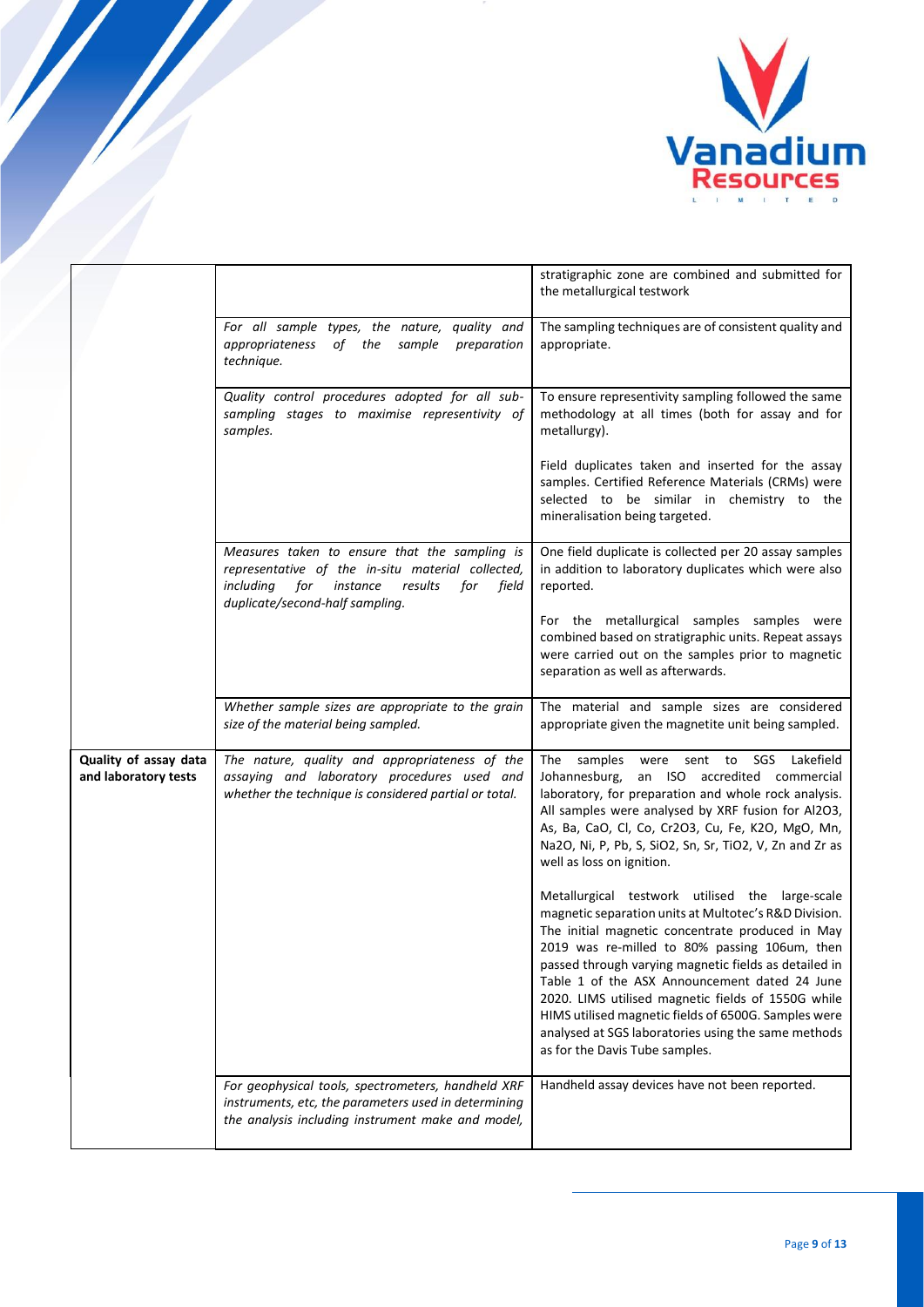

|                                                   | reading times, calibrations factors applied and their<br>derivation, etc.                                                                                                                                                |                                                                                                                                                                          |
|---------------------------------------------------|--------------------------------------------------------------------------------------------------------------------------------------------------------------------------------------------------------------------------|--------------------------------------------------------------------------------------------------------------------------------------------------------------------------|
|                                                   | Nature of quality control procedures adopted (e.g.,<br>standards, blanks, duplicates, external laboratory<br>checks) and whether acceptable levels of accuracy (ie<br>lack of bias) and precision have been established. | For assay samples QA/QC samples are inserted every<br>10 samples. These alternate between a CRM & blank,<br>and a field duplicate (RC drilling only).                    |
|                                                   |                                                                                                                                                                                                                          | CRM are sourced from an accredited source and are<br>of similar material to the mineralisation being<br>sampled.                                                         |
|                                                   |                                                                                                                                                                                                                          | QA/QC samples are checked following receipt of each<br>assay batch to confirm acceptable accuracy and<br>precision.                                                      |
|                                                   |                                                                                                                                                                                                                          | Duplicates are taken of each metallurgical sample<br>(feed, magnetics, non-magnetics) and analysed                                                                       |
| Verification<br>of<br>sampling<br>and<br>assaying | The verification of significant intersections by either<br>independent or alternative company personnel.                                                                                                                 | Assay results and intersections have been reviewed<br>by independent geological consultants.                                                                             |
|                                                   | The use of twinned holes.                                                                                                                                                                                                | Twinned holes are being drilled as part of the drilling<br>programme.                                                                                                    |
|                                                   | Documentation of primary data, data entry<br>procedures, data verification, data storage (physical<br>and electronic) protocols.                                                                                         | Primary data is collected in the field and entered into<br>Excel worksheets prior to being loaded into a<br>database managed by an independent consultant.               |
|                                                   | Discuss any adjustment to assay data.                                                                                                                                                                                    | Analytical result for V converted to V <sub>2</sub> O <sub>5</sub> by<br>multiplying by 1.785.                                                                           |
| Location<br>of<br>data<br>points                  | Accuracy and quality of surveys used to locate drill<br>holes (collar and down-hole surveys), trenches, mine<br>workings and other locations used in Mineral<br>Resource estimation.                                     | Location data has been recorded by handheld GPS<br>(±5m accuracy on easting and northing) and will be<br>regularly checked by survey by a licensed surveyor.             |
|                                                   |                                                                                                                                                                                                                          | Drillhole deviation for drilling is being measured via<br>in-rod surveys during drilling.                                                                                |
|                                                   | Specification of the grid system used.                                                                                                                                                                                   | The grid system for the SPD Vanadium Project is<br>UTM Zone 35 S (WGS 84 Datum).                                                                                         |
|                                                   | Quality and adequacy of topographic control.                                                                                                                                                                             | Good, based on recent UAV and heliborne surveys.                                                                                                                         |
| Data<br>spacing<br>and<br>distribution            | Data spacing for reporting of Exploration Results.                                                                                                                                                                       | Drilling to date over the SPD Vanadium Prospect is on<br>approximately 150m - 300m centres east-west and<br>300m -450m centres north-south over the<br>mineralised body. |
|                                                   | Whether the data spacing, and distribution is<br>sufficient to establish the degree of geological and<br>grade continuity appropriate for the Mineral                                                                    | Data spacing is deemed sufficient to establish<br>geological and grade continuity to establish a mineral                                                                 |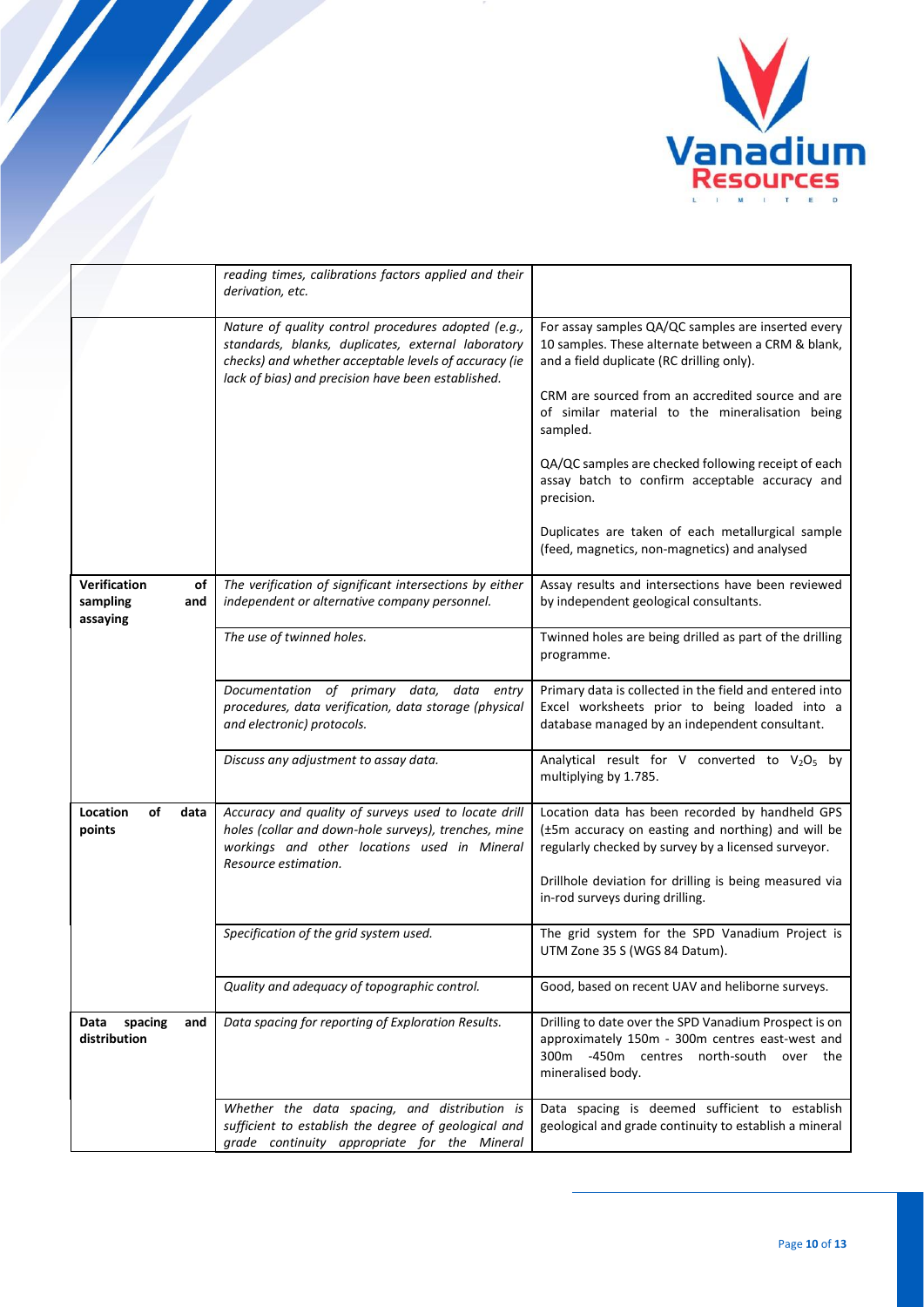

|                                     | Resource and Ore Reserve estimation procedure(s)<br>and classifications applied.                                                                                                                                    | resource estimate, refer ASX Announcement 29 April<br>2020.                                                                                                                            |
|-------------------------------------|---------------------------------------------------------------------------------------------------------------------------------------------------------------------------------------------------------------------|----------------------------------------------------------------------------------------------------------------------------------------------------------------------------------------|
|                                     | Whether sample compositing has been applied.                                                                                                                                                                        | No sample compositing has been applied.                                                                                                                                                |
| Orientation of data in              | Whether the orientation of sampling achieves                                                                                                                                                                        | The majority of the drilling at the SPD Vanadium                                                                                                                                       |
| relation to geological<br>structure | unbiased sampling of possible structures and the<br>extent to which this is known, considering the deposit<br>type.                                                                                                 | Project is vertical which is considered appropriate<br>given the shallow dip and regional and local geological<br>stratigraphy.                                                        |
|                                     | If the relationship between the drilling orientation<br>and the orientation of key mineralised structures is<br>considered to have introduced a sampling bias, this<br>should be assessed and reported if material. | To date, orientation of the mineralised domain has<br>been favourable for perpendicular drilling and sample<br>widths are not considered to have added a significant<br>sampling bias. |
| Sample security                     | The measures taken to ensure sample security.                                                                                                                                                                       | Samples are stored at a secure yard. Samples are then<br>delivered to the assay laboratory in Johannesburg by<br>representatives of the Company.                                       |
| <b>Audits or reviews</b>            | The results of any audits or reviews of sampling<br>techniques and data.                                                                                                                                            | No independent audits have been undertaken.                                                                                                                                            |

## **Section 2: Reporting of Exploration Results (Criteria listed in the preceding section also apply to this section)**

| <b>Criteria</b>                            | <b>JORC Code explanation</b>                                                                                                                                                                                                                                                                   | <b>Commentary</b>                                                                                             |
|--------------------------------------------|------------------------------------------------------------------------------------------------------------------------------------------------------------------------------------------------------------------------------------------------------------------------------------------------|---------------------------------------------------------------------------------------------------------------|
| Mineral tenement and<br>land tenure status | reference name/number, location and<br>Type,<br>ownership including agreements or material issues<br>with third parties such as joint ventures, partnerships,<br>overriding royalties, native title interests, historical<br>sites, wilderness or national park and environmental<br>settings. | The Steelpoortdrift Vanadium Project comprises a<br>Mining Right covering the farm Steelpoortdrift 365<br>KT. |
|                                            | The security of the tenure held at the time of reporting<br>along with any known impediments to obtaining a<br>licence to operate in the area.                                                                                                                                                 | The tenure is in good standing.                                                                               |
| Exploration<br>done<br>bv<br>other parties | Acknowledgment and appraisal of exploration by<br>other parties.                                                                                                                                                                                                                               | The Project has previously been explored for<br>magnetite-hosted Fe-V-Ti deposits.                            |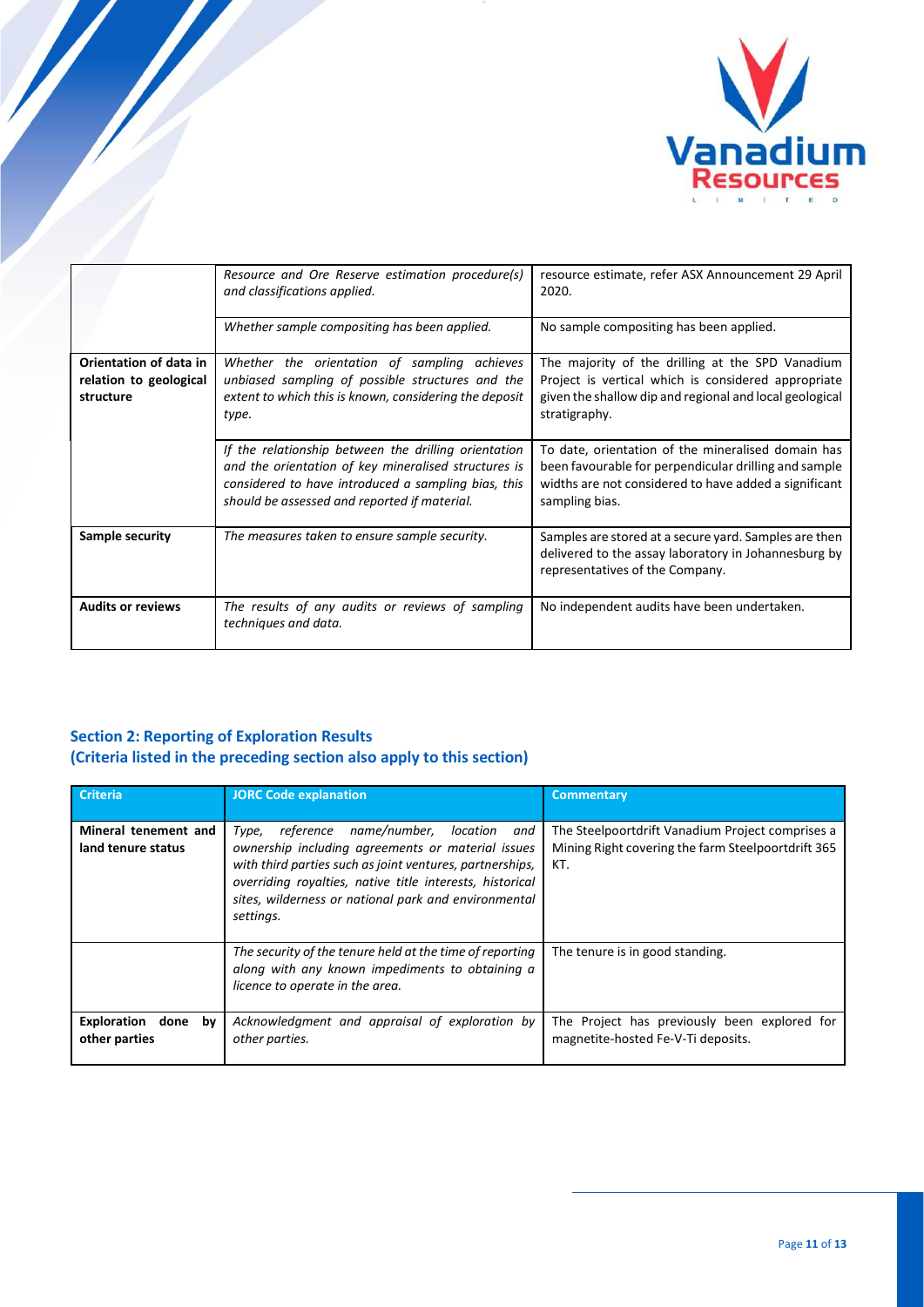

| Geology                                                                | Deposit type, geological setting and style of<br>mineralisation.                                                                                                                                                                                                                                                                                                                                                                    | Vanadium mineralisation at the SPD Project is<br>located close to the contact between the Upper<br>Zone and Main Zone of the Bushveld Igneous<br>Complex and adjacent to the Steelpoort Fault.<br>Mineralisation is hosted in two layers, the Upper<br>Magnetite Layer (UML) and Lower Magnetite<br>Layer (LML), which dip shallowly (10-12deg) to the<br>west. |
|------------------------------------------------------------------------|-------------------------------------------------------------------------------------------------------------------------------------------------------------------------------------------------------------------------------------------------------------------------------------------------------------------------------------------------------------------------------------------------------------------------------------|-----------------------------------------------------------------------------------------------------------------------------------------------------------------------------------------------------------------------------------------------------------------------------------------------------------------------------------------------------------------|
| <b>Drill hole Information</b>                                          | A summary of all information material to the<br>understanding of the exploration results including a<br>tabulation of the following information for all<br>Material drill holes:<br>easting and northing of the drill hole collar<br>elevation or RL (Reduced Level - elevation<br>above sea level in metres) of the drill hole<br>collar<br>dip and azimuth of the hole<br>down hole length and interception depth<br>hole length. | Refer ASX Announcements 12 Oct 2018, 25 Oct<br>2018, 28 Nov 2018, 14 Jan 2019, 16 Jan 2019. 18<br>Mar 2019, 29 Jan 2019, 18 Mar 2019, 5 Aug 2019,<br>25 Sep2019, 19 Nov 2019.                                                                                                                                                                                   |
|                                                                        | If the exclusion of this information is justified on the<br>basis that the information is not Material and this<br>exclusion does not detract from the understanding of<br>the report, the Competent Person should clearly                                                                                                                                                                                                          |                                                                                                                                                                                                                                                                                                                                                                 |
|                                                                        | explain why this is the case.                                                                                                                                                                                                                                                                                                                                                                                                       |                                                                                                                                                                                                                                                                                                                                                                 |
| Data<br>aggregation<br>methods                                         | In reporting Exploration Results, weighting averaging<br>techniques, maximum and/or minimum grade<br>truncations (e.g., cutting of high grades) and cut-off<br>grades are usually Material and should be stated.                                                                                                                                                                                                                    | All results > $0.5\%$ V <sub>2</sub> O <sub>5</sub> have been averaged<br>weighted by downhole length, and inclusive of a<br>maximum of 2m internal waste. Davis Tube results<br>are reported for the same intervals as the whole<br>rock analyses.                                                                                                             |
|                                                                        | Where aggregate intercepts incorporate short lengths<br>of high-grade results and longer lengths of low grade<br>results, the procedure used for such aggregation<br>should be stated and some typical examples of such<br>aggregations should be shown in detail.                                                                                                                                                                  | High grade intervals > $1\%$ V <sub>2</sub> O <sub>5</sub> and $1.5\%$ V <sub>2</sub> O <sub>5</sub> have<br>also been reported. No internal waste used for<br>these.                                                                                                                                                                                           |
|                                                                        | The assumptions used for any reporting of metal<br>equivalent values should be clearly stated.                                                                                                                                                                                                                                                                                                                                      | No metal equivalent values are being used for<br>reporting exploration results.                                                                                                                                                                                                                                                                                 |
| Relationship between<br>mineralisation widths<br>and intercept lengths | These relationships are particularly important in the<br>reporting of Exploration Results. If the geometry of<br>the mineralisation with respect to the drill hole angle<br>is known, its nature should be reported. If it is not<br>known and only the down hole lengths are reported,<br>there should be a clear statement to this effect<br>(e.g., 'down hole length, true width not known').                                    | Downhole lengths reported, true widths not<br>known at this time.                                                                                                                                                                                                                                                                                               |